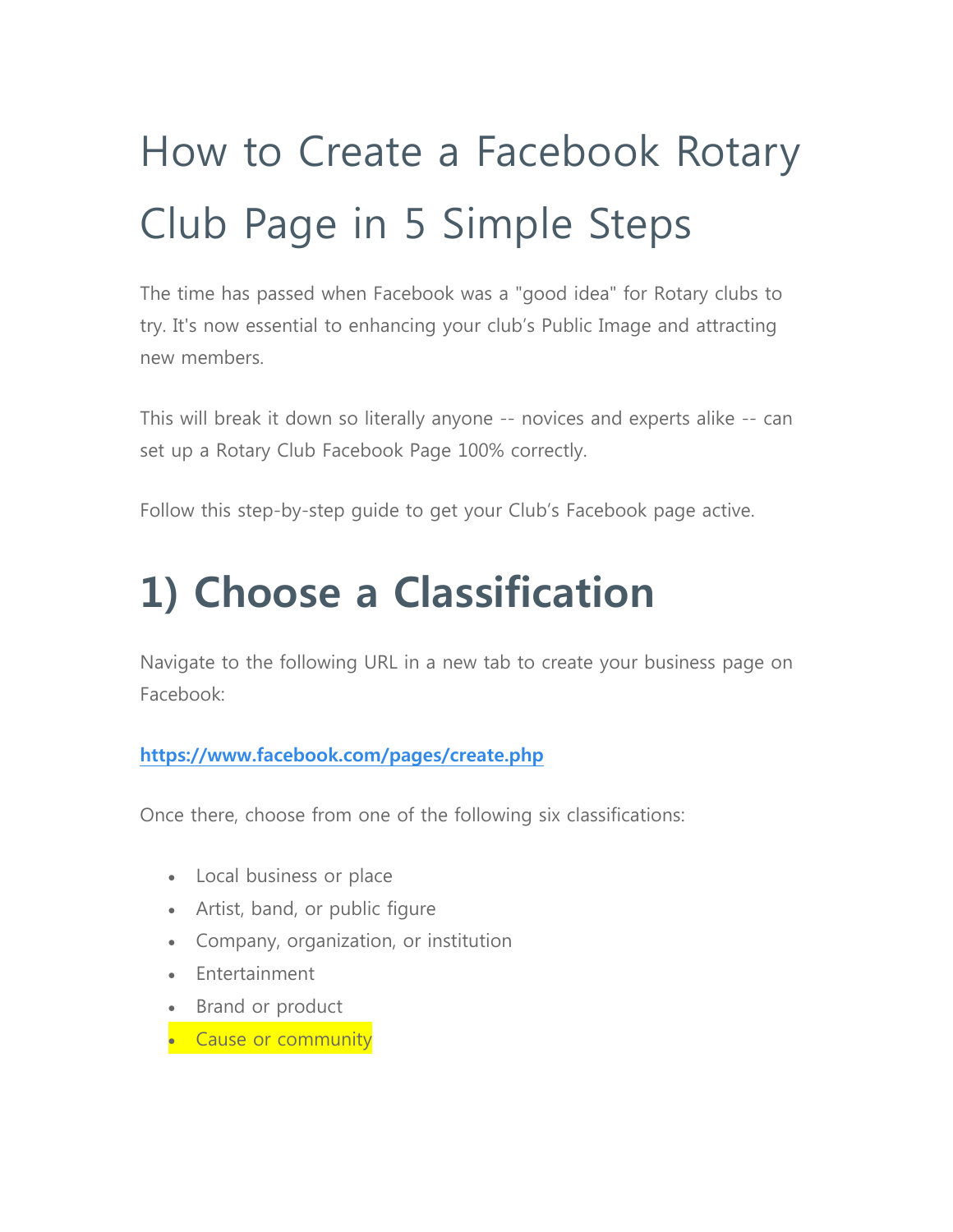This classification will help you rank for more relevant searches and provide relevant information fields on your page.

After selecting 'Cause or community', fill out your Club name (Rotary Club of …….).

# **2) Complete Basic Information**

## **Upload Photo**

Facebook will now prompt you to upload the main photo for your page. This photo will appear as your icon every time you comment on a post or appear in news feeds. If your club has a logo, you might use that. Or you might choose to use the current Rotary International President's theme logo photo. These are easy to download from www.Rotary.org.

### **About Section**

Next, you need to write your 'About' information. This small blurb will serve as the main 2-3 sentence description for your club. It will be on your main page,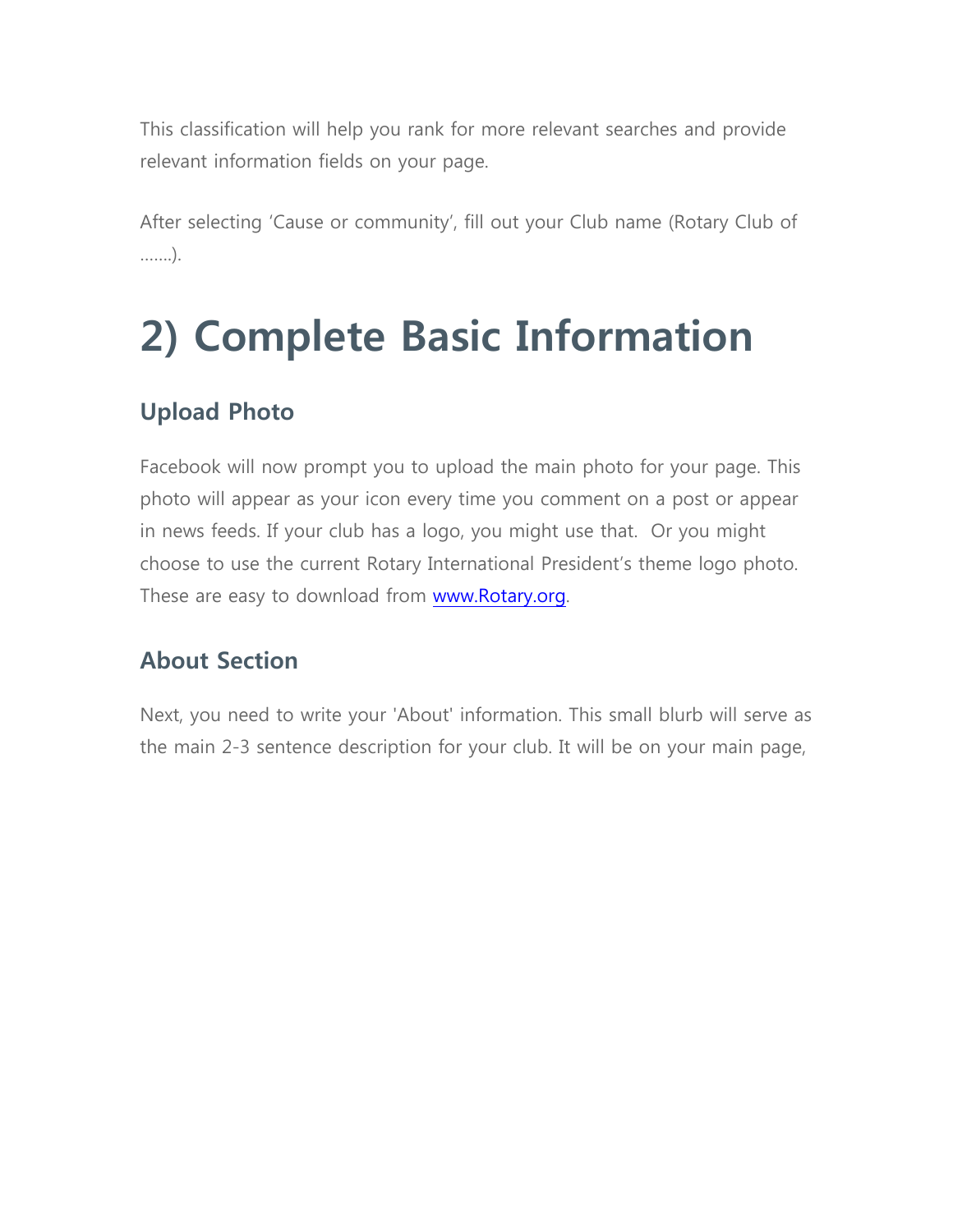so make it descriptive but succinct. Note the space for Club website as well.

| 1 About                                           | 2 Profile Picture                            | <b>3 Add to Favorites</b>                                                                                                                                    | 4 Reach More People |                         |
|---------------------------------------------------|----------------------------------------------|--------------------------------------------------------------------------------------------------------------------------------------------------------------|---------------------|-------------------------|
|                                                   | Fields marked by asterisks (*) are required. | Tip: Add a description and website to improve the ranking of your Page in search.                                                                            |                     |                         |
|                                                   |                                              | *Add a description with basic info for Rotary Club of Shark Valley.                                                                                          |                     |                         |
| Website (ex: your website, Twitter or Yelp links) |                                              |                                                                                                                                                              |                     | <b>Add Another Site</b> |
|                                                   |                                              |                                                                                                                                                              |                     |                         |
|                                                   | it can only be changed once.                 | Choose a unique Facebook web address to make it easier for people to find your Page. Once this is set,                                                       |                     |                         |
|                                                   |                                              | http://www.facebook.com/ Enter an address for your Page                                                                                                      |                     |                         |
|                                                   |                                              | Is Rotary Club of Shark Valley a real organization, cause or event?<br>This will help people find this organization, cause or event more easily on Facebook. |                     | Yes $\bigcirc$ No       |

# **3) Use Your Admin Panel**

Your admin panel is the main hub for managing your club's page. It's filled with various features and options to optimize your page and your monitoring of that page.

### **Edit Page**

The 'Edit Page' option in the upper right provides various options. The first option, 'Update Info,' allows you to update the basic information you provided earlier.. This will also allow you to enter a description, which is an extended version of the 'About' information you entered earlier. Users only see the description by literally clicking 'About' on your business page, so you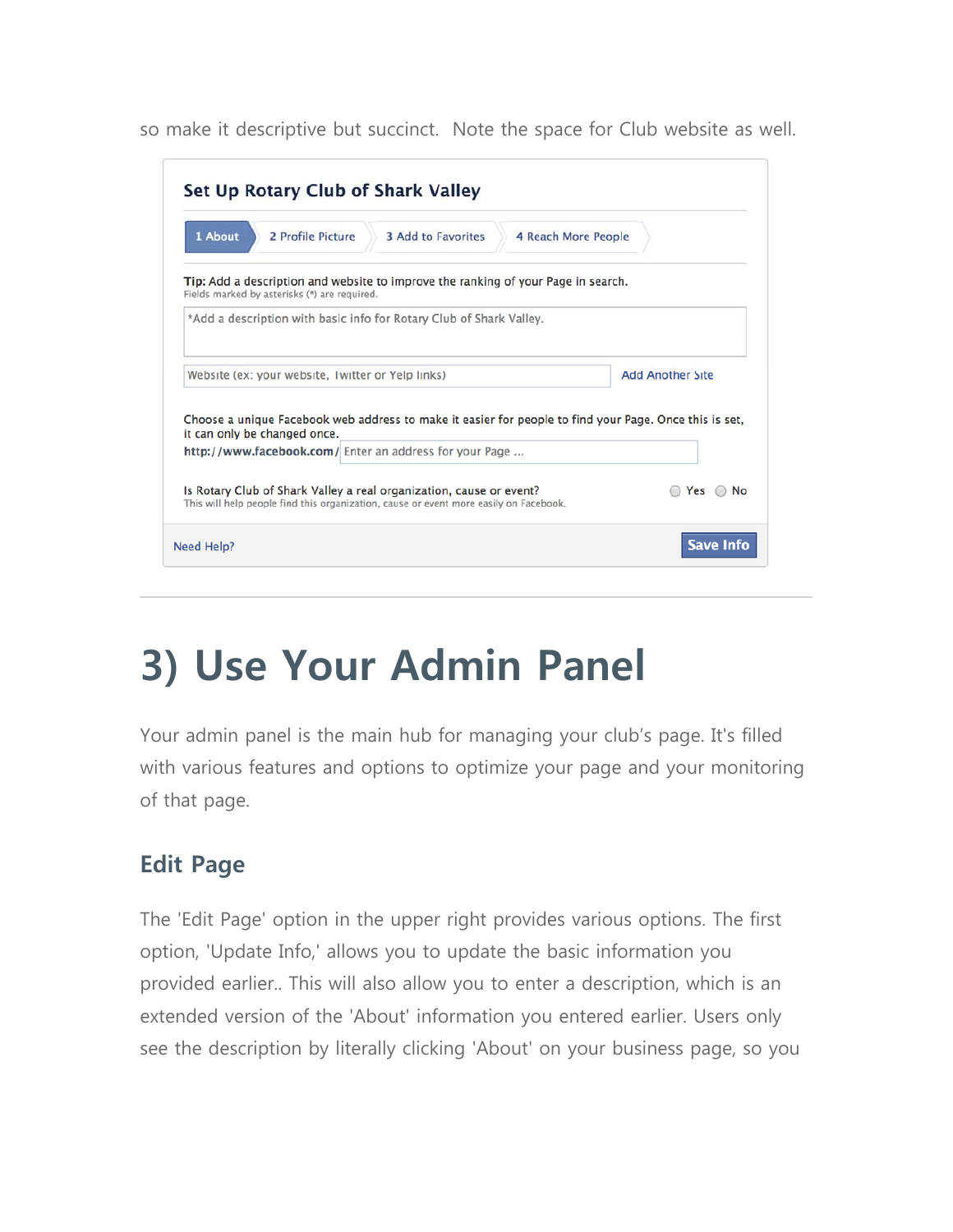should feel comfortable sharing lengthier and more detailed information in your description.

You can also manage the roles of your page administrators. This allows you to invite various members from your club to be administrators on your Facebook page in order to respond to comments or messages specific to their function, without giving them complete power over your page. The other options under 'Edit Page' allow you to manage your notifications and add page permissions.

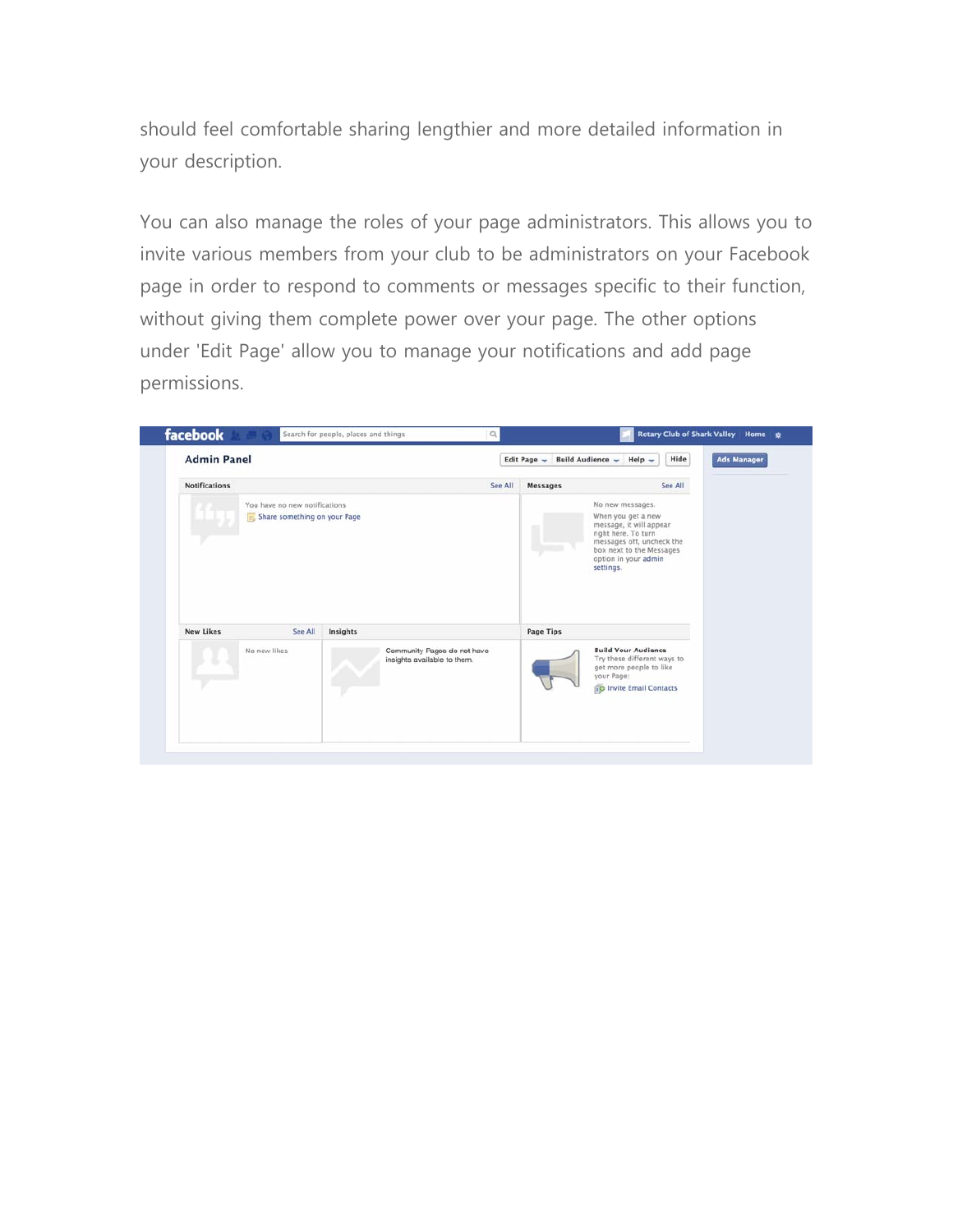| <b>Rotary Club of Shark Valley</b> |                                                                                             | « View Page |  |
|------------------------------------|---------------------------------------------------------------------------------------------|-------------|--|
| Page Info<br><b>Settings</b>       | <b>Admin Roles More</b>                                                                     |             |  |
| <b>Page Visibility</b>             | Page published                                                                              | Edit        |  |
| <b>Posting Ability</b>             | Anyone can post to my Page timeline<br>Anyone can add photos and videos to my Page timeline | Edit        |  |
| <b>Post Visibility</b>             | Posts by others appear on my Page timeline                                                  | Edit        |  |
| <b>Post Targeting and Privacy</b>  | Privacy control for posts is turned off                                                     | Edit        |  |
| <b>Messages</b>                    | People can contact my Page privately.                                                       | Edit        |  |
| <b>Tagging Ability</b>             | Only Page admins can tag photos posted on my Page.                                          | Edit        |  |
| <b>Notifications</b>               | On Facebook and Email                                                                       | Edit        |  |
| <b>Country Restrictions</b>        | Page is visible to everyone.                                                                | Edit        |  |
| <b>Age Restrictions</b>            | Page is shown to everyone.                                                                  | Edit        |  |
| <b>Page Moderation</b>             | No words are being blocked from the Page.                                                   | Edit        |  |
| <b>Profanity Filter</b>            | Turned off                                                                                  | Edit        |  |
| <b>Similar Page Suggestions</b>    | Choose whether your Page is recommended to others                                           | Edit        |  |
| <b>Replies</b>                     | Comment replies are turned on for your Page                                                 | Edit        |  |

#### **Build Audience**

Often, marketers get so excited they started a Facebook page that they invite users right away. But challenge yourself to think about a more strategic method for inviting users. First, you want your page filled with content. Then invite your club members to start engaging with that content. Once your page has some interactions, invite more fans and contacts, and they'll be more interested to like the page when they see the buzzing hub it is. From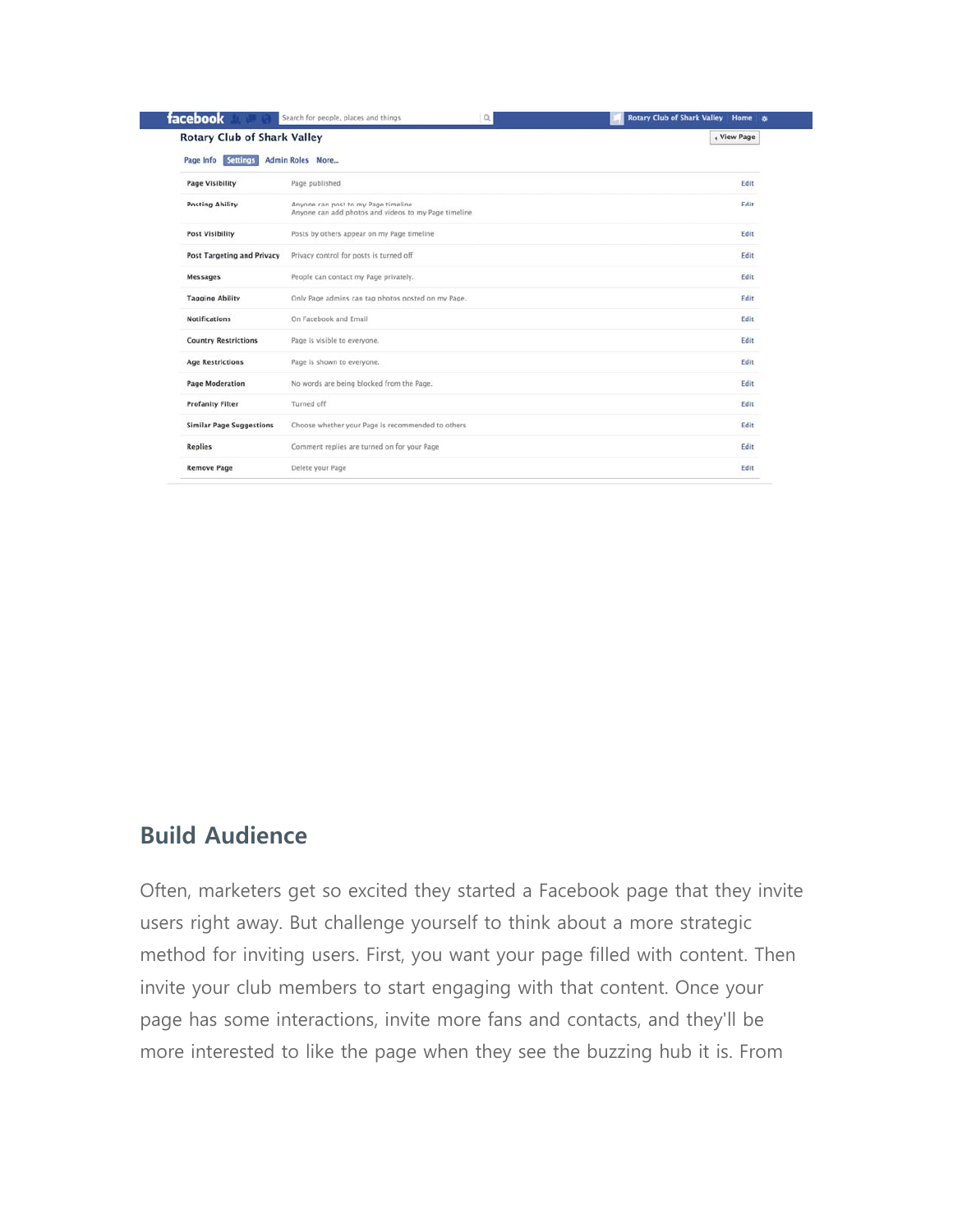that point, it's at your discretion if you'd like to use Facebook's advertising tools to further promote the page.

| <b>Advertise on Facebook</b> |                                                | Help: Choosing an Objective                    |  |
|------------------------------|------------------------------------------------|------------------------------------------------|--|
|                              | What kind of results do you want for your ads? |                                                |  |
|                              | Page Post Engagement<br><b>IM</b>              |                                                |  |
|                              | Page Likes                                     | Create ads to build your audience on Facebook. |  |
|                              | <b>Clicks to Website</b><br>R.                 |                                                |  |
|                              | <b>Website Conversions</b><br>∰                |                                                |  |
|                              | App Installs<br>G                              |                                                |  |
|                              | App Engagement                                 |                                                |  |
|                              | <b>ID</b> , Event Responses                    |                                                |  |
|                              | Offer Claims                                   |                                                |  |

# **4) Fill the Page With Content**

### **Cover Photo**

With the introduction of Timeline came the introduction of your best visual real estate on your business page: the cover photo. The exact dimensions of this cover photo are 851X315. Be sure to select a creative horizontal image that will appeal to users who land on your page.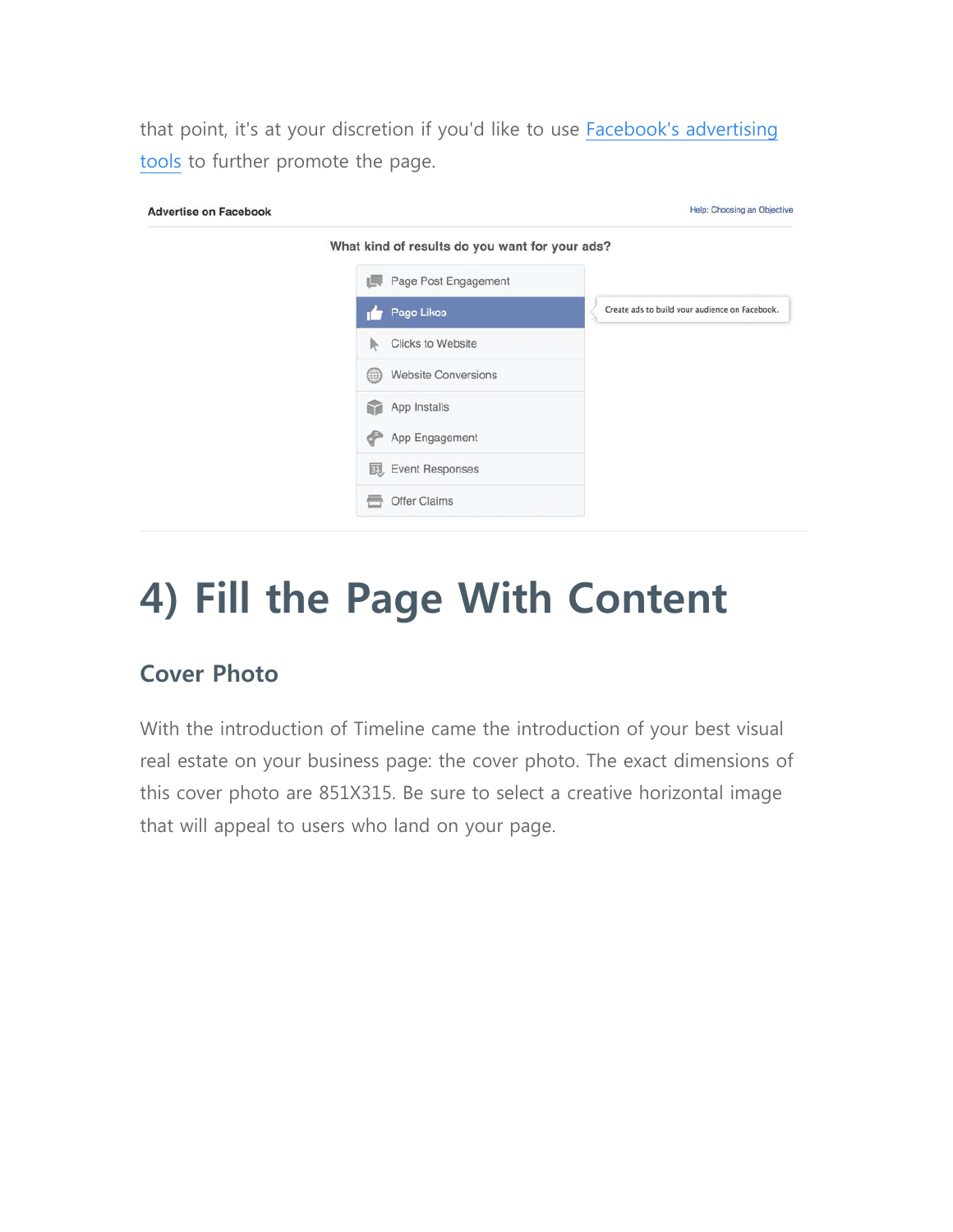

### **Custom Tabs**

Facebook also allows you to have an endless amount of tabs on your page. As you can see in the image above, you can only customize four of them - meaning only four can appear on the page before the user has to click the arrow to see the rest. Think critically about what you want to appear in these four slots, whether it's events, photos, groups, etc. Keep in mind that if you use third party applications, you should configure the tabs to be indexed on Facebook and not on the third party server.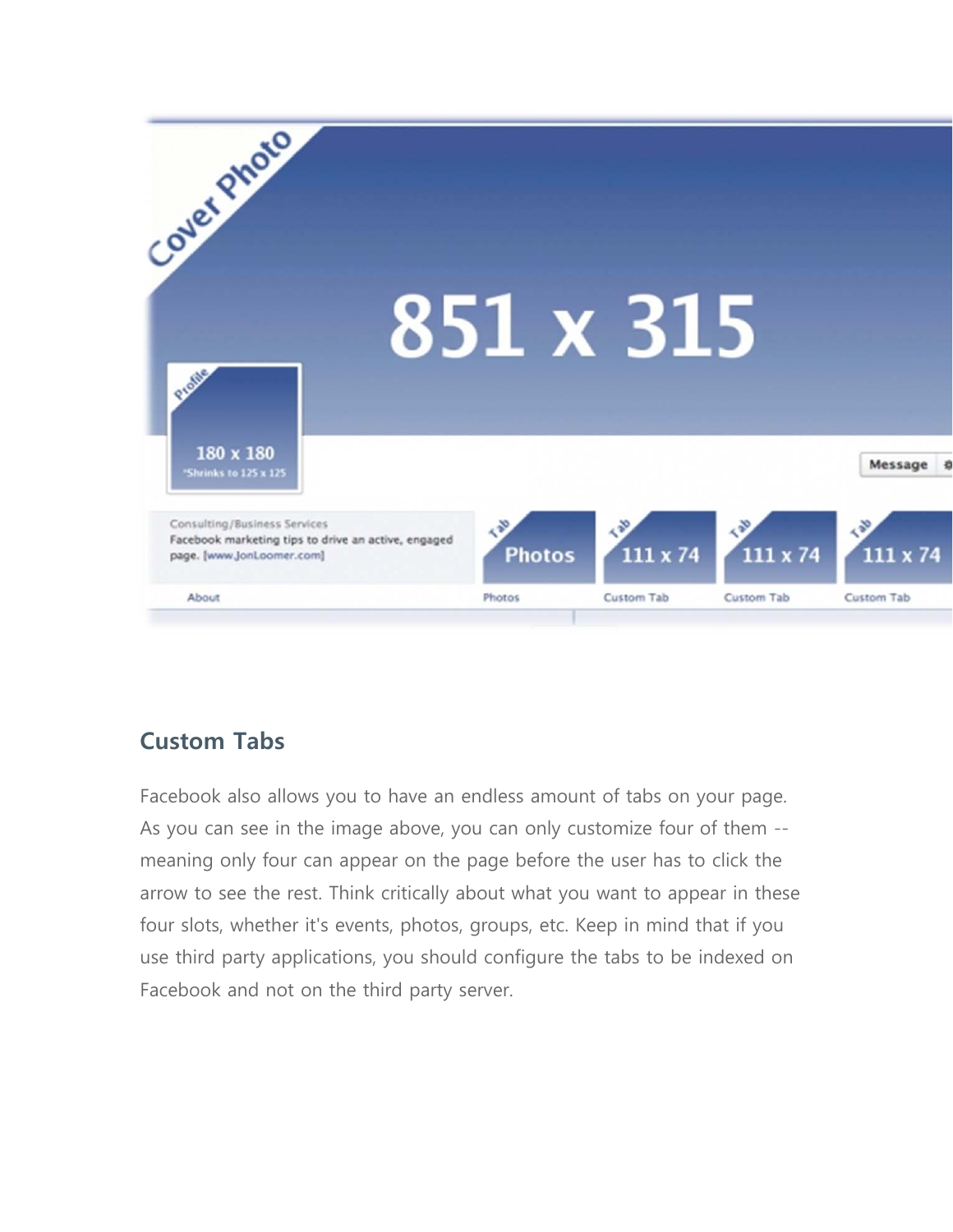### **Posts**

When posting on your page, be sure to use a variety of content. What images would your audience like to see? What stats would they like to read? What links would they like to click? You can also click the little star to the upper right of any post to highlight it horizontally across your entire page. Not only will this make it look like you have a cover photo on your actual timeline of posts, but it will highlight the page as a milestone in your club history. Use this feature for club announcements, member birthdays and anniversaries, and other major events pertinent to your club.

Ideas for Content:

- New Member Inductions
- Presentations of Paul Harris Awards and Rotary Foundation Awards
- Photos of Program Presenters (Upcoming and Photos During Program)
- Video Hands-On Projects Upload to YouTube and post.
- Share posts from Rotary International and End Polio page.

#### **Monitor**

While having a gorgeous Facebook page is awesome, you want to ensure you're monitoring how fans are interacting with it. To the upper right of your Admin panel, you'll see all the private messages users are sending to your page. Meanwhile, the upper left and center of the panel shows all the posts users are liking and commenting on. Be sure to respond to comments and messages as needed to ensure your fans know you not only care about them, but to avoid the detrimental impact of ignoring these folks.